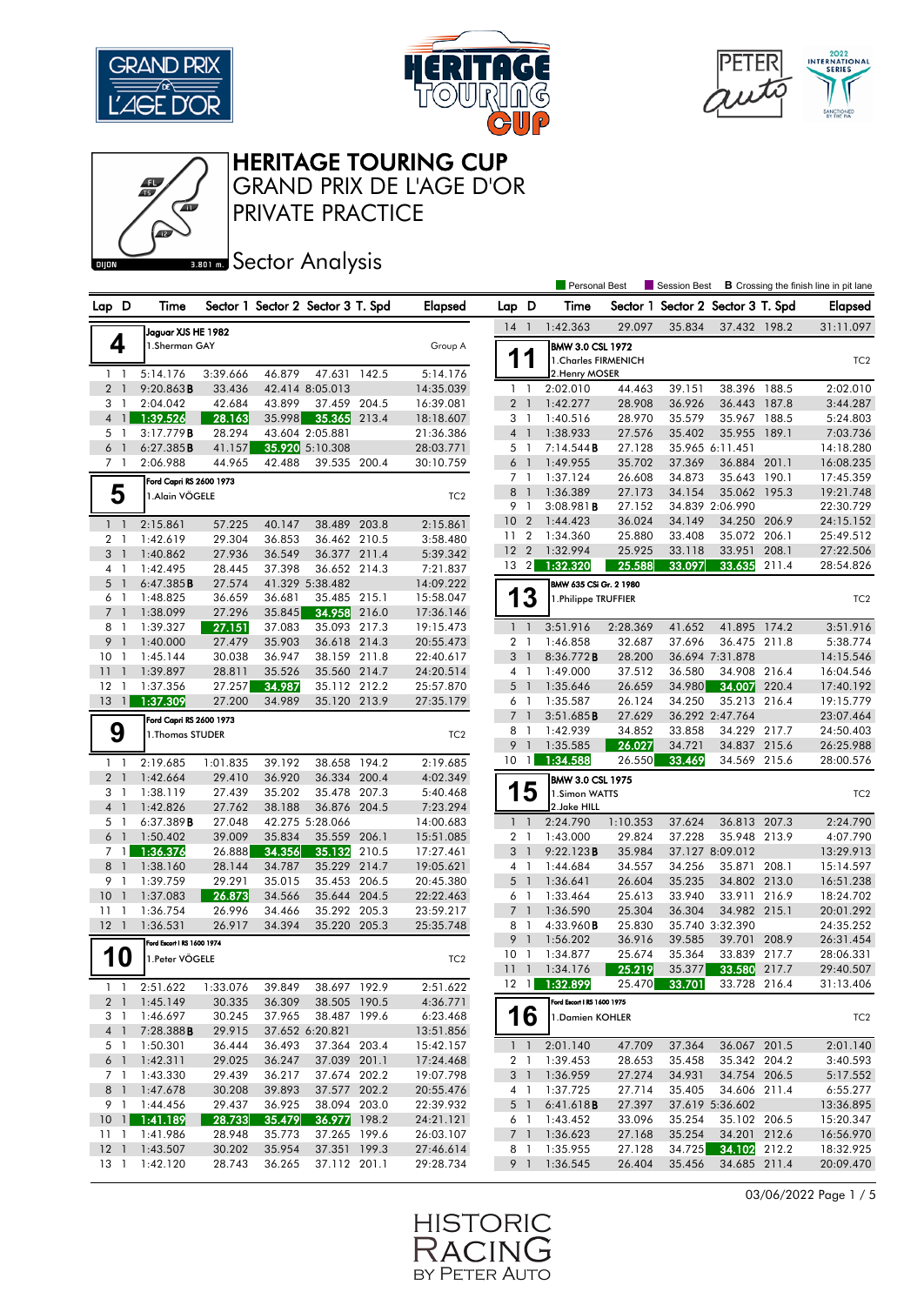





## HERITAGE TOURING CUP

GRAND PRIX DE L'AGE D'OR

PRIVATE PRACTICE

## **BRONES** Sector Analysis

|                 |                |                            |                        |        |                                   |       |                        |                 |                | Personal Best                      |                        | Session Best                      |                           |       | <b>B</b> Crossing the finish line in pit lane |
|-----------------|----------------|----------------------------|------------------------|--------|-----------------------------------|-------|------------------------|-----------------|----------------|------------------------------------|------------------------|-----------------------------------|---------------------------|-------|-----------------------------------------------|
| Lap D           |                | Time                       |                        |        | Sector 1 Sector 2 Sector 3 T. Spd |       | <b>Elapsed</b>         | Lap             | D              | Time                               |                        | Sector 1 Sector 2 Sector 3 T. Spd |                           |       | Elapsed                                       |
| 10              | $\overline{1}$ | 1:36.511                   | 26.810                 | 35.190 | 34.511 210.1                      |       | 21:45.981              |                 | 4 1            | 7:55.691 <b>B</b>                  | 28.445                 |                                   | 36.319 6:50.927           |       | 14:29.273                                     |
| 11              | $\overline{1}$ | 1:36.066                   | 26.793                 | 34.779 | 34.494 210.9                      |       | 23:22.047              |                 | 5 1            | 1:49.778                           | 37.598                 | 36.975                            | 35.205 210.9              |       | 16:19.051                                     |
| $12 \quad 1$    |                | 1:35.702                   | 26.595                 | 34.752 | 34.355 210.9                      |       | 24:57.749              |                 | $6-1$          | 1:39.635                           | 27.063                 | 34.720                            | 37.852 206.9              |       | 17:58.686                                     |
| 13              | $\overline{1}$ | 1:35.940                   | 27.130                 | 34.535 | 34.275 213.0                      |       | 26:33.689              |                 | 7 1            | 1:36.873                           | 26.685                 | 35.159                            | 35.029 210.9              |       | 19:35.559                                     |
| 14              | $\overline{1}$ | 1:35.711                   | 26.184                 | 34.999 | 34.528 205.7                      |       | 28:09.400              | 8 1             |                | 1:36.959                           | 26.618                 | 35.775                            | 34.566                    | 211.4 | 21:12.518                                     |
| 15              | $\overline{1}$ | 1:37.259                   | 27.633                 | 34.606 | 35.020 202.6                      |       | 29:46.659              |                 | 9 1            | 1:36.858                           | 26.506                 | 34.784                            | 35.568 213.0              |       | 22:49.376                                     |
| 16              | $\overline{1}$ | 1:36.152                   | 26.748                 | 34.809 | 34.595 207.7                      |       | 31:22.811              | 10              | $\overline{1}$ | 1:39.170                           | 27.683                 | 36.834                            | 34.653 212.2              |       | 24:28.546                                     |
|                 |                | <b>BMW 635 CSi 1985</b>    |                        |        |                                   |       |                        | 11              | $\overline{1}$ | 1:36.584                           | 26.608                 | 35.290                            | 34.686 213.4              |       | 26:05.130                                     |
|                 | 18             | 1. Johannes SCHOUTEN       |                        |        |                                   |       | Group A                | $12-1$          |                | 1:37.112                           | 27.417                 | 35.205                            | 34.490                    | 213.0 | 27:42.242                                     |
|                 |                |                            |                        |        |                                   |       |                        | 13 1            |                | 1:38.138                           | 27.445                 | 35.838                            | 34.855 211.8              |       | 29:20.380                                     |
| $1\quad$        |                | 2:14.011                   | 1:01.819               | 35.871 | 36.321 201.9                      |       | 2:14.011               | $14-1$          |                | 1:37.046                           | 27.187                 | 35.019                            | 34.840 211.8              |       | 30:57.426                                     |
| $\overline{2}$  | -1             | 1:35.942                   | 26.346                 | 33.942 | 35.654 203.4                      |       | 3:49.953               |                 |                | Ford Capri RS 3100 1975            |                        |                                   |                           |       |                                               |
| 3 <sup>1</sup>  |                | 1:34.246                   | 26.085                 | 33.421 | 34.740 206.9                      |       | 5:24.199               |                 | 32             | 1. Mark FARMER                     |                        |                                   |                           |       | TC <sub>2</sub>                               |
| 4 1             |                | 1:32.982                   | 25.683                 | 33.509 | 33.790 207.7                      |       | 6:57.181               |                 |                |                                    |                        |                                   |                           |       |                                               |
| 5               | $\overline{1}$ | 6:43.019B                  | 26.894                 |        | 36.864 5:39.261                   |       | 13:40.200              |                 | $1\quad$       | 2:23.392                           | 1:13.522               | 35.990                            | 33.880 231.3              |       | 2:23.392                                      |
| 6 1             |                | 1:43.934                   | 33.247                 | 35.465 | 35.222 216.0                      |       | 15:24.134              |                 | 2 <sub>1</sub> | 1:33.920                           | 26.142                 | 35.210                            | 32.568 233.3              |       | 3:57.312                                      |
|                 | 7 <sub>1</sub> | 1:32.936                   | 25.707                 | 33.484 | 33.745 211.4                      |       | 16:57.070              |                 | 3 1            | 1:29.918                           | 25.702                 | 32.348                            | 31.868                    | 236.3 | 5:27.230                                      |
|                 | 8 1            | 1:32.270                   | 25.647                 | 33.113 | 33.510                            | 210.5 | 18:29.340              |                 | 4 1            | 1:33.490                           | 26.010                 | 34.803                            | 32.677 236.3              |       | 7:00.720                                      |
| 9               | $\overline{1}$ | 1:33.670                   | 25.614                 | 33.355 | 34.701                            | 212.2 | 20:03.010              |                 | 5 1            | 7:01.636 <b>B</b>                  | 24.512                 |                                   | 35.758 6:01.366           |       | 14:02.356                                     |
| 10              | -1             | 1:33.628                   | 25.536                 | 33.804 | 34.288 210.1                      |       | 21:36.638              | 6               | $\overline{1}$ | 1:41.978                           | 35.490                 | 33.761                            | 32.727 236.3              |       | 15:44.334                                     |
| 11              | $\overline{1}$ | 1:32.985                   | 25.812                 | 33.397 | 33.776 210.5                      |       | 23:09.623              |                 | 7 <sub>1</sub> | 1:30.629                           | 24.927                 | 32.645                            | 33.057 235.8              |       | 17:14.963                                     |
| $12-1$          | $\mathbf{1}$   | 1:32.980                   | 25.546                 | 33.369 | 34.065 213.0                      |       | 24:42.603              | 8               | $\overline{1}$ | 1:28.718                           | 24.613                 | 32.077                            | 32.028 237.9              |       | 18:43.681                                     |
| 13<br>14        | $\overline{1}$ | 2:36.297B<br>1:37.468      | 27.351<br>30.029       | 33.499 | 34.317 1:34.629<br>33.940 212.2   |       | 27:18.900<br>28:56.368 | 10 <sub>1</sub> | 9 1            | 1:28.638<br>4:25.780B              | 24.656<br>24.914       | 32.261                            | 31.721<br>33.030 3:27.836 | 239.5 | 20:12.319<br>24:38.099                        |
| $15-1$          |                | 1:33.640                   | 26.051                 | 33.446 | 34.143 201.1                      |       | 30:30.008              | 111             |                | 1:49.403                           | 36.003                 | 38.319                            | 35.081 211.8              |       | 26:27.502                                     |
|                 |                |                            |                        |        |                                   |       |                        | $12-1$          |                | 1:32.699                           | 26.529                 | 33.580                            | 32.590 237.4              |       | 28:00.201                                     |
|                 |                | Ford Escort   RS 1600 1975 |                        |        |                                   |       |                        | 13 1            |                | 1:29.313                           | 24.587                 | 32.027                            | 32.699 224.5              |       | 29:29.514                                     |
|                 | 19             |                            | 1.Jean-Luc BLANCHEMAIN |        |                                   |       | TC <sub>2</sub>        |                 |                |                                    |                        |                                   |                           |       |                                               |
| $\mathbf{1}$    | -1             | 4:07.803                   | 2:52.302               | 39.104 | 36.397 201.1                      |       | 4:07.803               |                 | 33             | BMW 635 CSi 1985<br>1. Robert BOOS |                        |                                   |                           |       | Group A                                       |
| 2 <sub>1</sub>  |                | 1:40.760                   | 28.984                 | 36.295 | 35.481 203.4                      |       | 5:48.563               |                 |                |                                    | 2. François JAKUBOWSKI |                                   |                           |       |                                               |
|                 | 3 1            | 1:36.659                   | 27.152                 | 34.188 | 35.319 199.6                      |       | 7:25.222               |                 | $1\quad1$      | 2:17.511                           | 58.524                 | 41.266                            | 37.721 185.9              |       | 2:17.511                                      |
| 4 <sup>1</sup>  |                | 6:48.619B                  | 27.400                 |        | 42.304 5:38.915                   |       | 14:13.841              |                 | 2 <sub>1</sub> | 1:45.340                           | 31.094                 | 38.437                            | 35.809                    | 205.7 | 4:02.851                                      |
| 5 1             |                | 1:45.407                   | 36.178                 | 34.484 | 34.745                            | 210.9 | 15:59.248              |                 | 3 <sup>1</sup> | 1:38.002                           | 28.270                 | 35.454                            | 34.278 212.2              |       | 5:40.853                                      |
| 6 <sub>1</sub>  |                | 1:38.567                   | 27.838                 | 34.694 | 36.035                            | 192.9 | 17:37.815              |                 | 4 1            | 1:43.081                           | 28.190                 | 38.244                            | 36.647 197.1              |       | 7:23.934                                      |
| 7 1             |                | 1:36.664                   | 27.103                 | 34.491 | 35.070 207.3                      |       | 19:14.479              | 5               | $\overline{1}$ | 6:13.785B                          | 28.312                 |                                   | 42.063 5:03.410           |       | 13:37.719                                     |
| 8 <sup>1</sup>  |                | 1:38.484                   | 27.245                 | 35.315 | 35.924 208.1                      |       | 20:52.963              |                 | 6 1            | 1:46.185                           | 33.860                 | 37.069                            | 35.256 211.4              |       | 15:23.904                                     |
|                 | 9 1            | 1:39.331                   | 27.933                 | 34.076 | 37.322 168.7                      |       | 22:32.294              |                 | 7 <sup>1</sup> | 1:37.074                           | 27.404                 | 35.264                            | 34.406                    | 214.3 | 17:00.978                                     |
|                 |                | Ford Mustang 289 1965      |                        |        |                                   |       |                        |                 | 8 1            | 2:53.519B                          | 28.084                 |                                   | 38.974 1:46.461           |       | 19:54.497                                     |
|                 | 20             | 1. Christian DUMOLIN       |                        |        |                                   |       | TC1                    | 9               | $\overline{2}$ | 1:42.921                           | 32.195                 | 35.127                            | 35.599                    | 213.4 | 21:37.418                                     |
|                 |                | 2. Pierre-Alain THIBAUT    |                        |        |                                   |       |                        | 10 <sub>2</sub> |                | 1:34.248                           | 26.295                 | 34.470                            | 33.483 216.0              |       | 23:11.666                                     |
| $1 \quad 1$     |                | 5:01.416                   | 3:42.515               | 42.276 | 36.625 214.3                      |       | 5:01.416               | 11              | $\overline{2}$ | 1:32.023                           | 25.586                 | 33.199                            | 33.238                    | 217.7 | 24:43.689                                     |
| 2 <sub>1</sub>  |                | 1:47.971                   | 31.009                 | 39.196 | 37.766 216.4                      |       | 6:49.387               | 12              | $\overline{2}$ | 1:35.797                           | 26.672                 | 34.145                            | 34.980                    | 213.0 | 26:19.486                                     |
| 3 <sup>1</sup>  |                | 6:49.540B                  | 30.308                 |        | 39.503 5:39.729                   |       | 13:38.927              | 13              | $\overline{2}$ | 1:32.192                           | 25.680                 | 33.232                            | 33.280 217.7              |       | 27:51.678                                     |
| 4 1             |                | 1:51.961                   | 36.174                 | 38.660 | 37.127 218.6                      |       | 15:30.888              | $14 \quad 2$    |                | 1:31.623                           | 25.413                 | 33.082                            | 33.128                    | 218.2 | 29:23.301                                     |
|                 |                | 5 1 1:46.785               | 29.707                 | 38.382 | 38.696 216.0                      |       | 17:17.673              | 15 2            |                | 1:37.413                           | 29.787                 | 33.219                            | 34.407 214.7              |       | 31:00.714                                     |
|                 | 61             | 1:46.904                   | 30.344                 | 39.334 | 37.226 220.9                      |       | 19:04.577              |                 |                | Ford Capri RS 3100 Cologne 1974    |                        |                                   |                           |       |                                               |
|                 | 7 <sub>1</sub> | 1:47.528                   | 30.290                 | 40.531 | 36.707 222.2                      |       | 20:52.105              |                 | 37             | 1.Armand MILLE                     |                        |                                   |                           |       | TC <sub>2</sub>                               |
|                 | 81             | 4:06.229B                  | 30.086                 |        | 39.000 2:57.143                   |       | 24:58.334              |                 |                |                                    |                        |                                   |                           |       |                                               |
|                 | 9 2            | 1:50.664                   | 37.412                 | 37.951 | 35.301 220.9                      |       | 26:48.998              |                 | $1\quad1$      | 6:32.816                           | 5:14.760               | 40.630                            | 37.426 200.0              |       | 6:32.816                                      |
| 10 <sub>2</sub> |                | 1:39.691                   | 28.140                 | 36.207 | 35.344 220.9                      |       | 28:28.689              |                 | 2 <sub>1</sub> | 7:54.106B                          | 32.181                 |                                   | 37.395 6:44.530           |       | 14:26.922                                     |
| $11 \quad 2$    |                | 1:38.824                   | 27.792                 | 35.622 | 35.410 221.8                      |       | 30:07.513              |                 | 3 1            | 1:50.722                           | 39.220                 | 36.741                            | 34.761 225.5              |       | 16:17.644                                     |
|                 |                | <b>BMW 3.0 CSL 1975</b>    |                        |        |                                   |       |                        |                 | 4 1            | 1:37.418                           | 27.544                 | 34.891                            | 34.983 230.3              |       | 17:55.062                                     |
|                 | 22             | 1. Olivier BREITTMAYER     |                        |        |                                   |       | TC <sub>2</sub>        |                 | 5 1            | 1:36.733                           | 27.267                 | 35.430                            | 34.036 232.8              |       | 19:31.795                                     |
|                 |                |                            |                        |        |                                   |       |                        |                 | $6 \mid \mid$  | 1:33.339                           | 26.156                 | 34.018                            | 33.165 229.3              |       | 21:05.134                                     |
|                 | $1\quad1$      | 3:08.862                   | 1:51.934               | 40.074 | 36.854 194.6                      |       | 3:08.862               |                 |                | BMW 635 CSi 1985                   |                        |                                   |                           |       |                                               |
|                 | 2 <sub>1</sub> | 1:44.305                   | 31.347                 | 36.289 | 36.669 203.4                      |       | 4:53.167               |                 | 42             | 1. Christian PERRIER               |                        |                                   |                           |       | Group A                                       |
|                 | 31             | 1:40.415                   | 27.076                 | 36.798 | 36.541 206.9                      |       | 6:33.582               |                 |                |                                    |                        |                                   |                           |       |                                               |

03/06/2022 Page 2 / 5

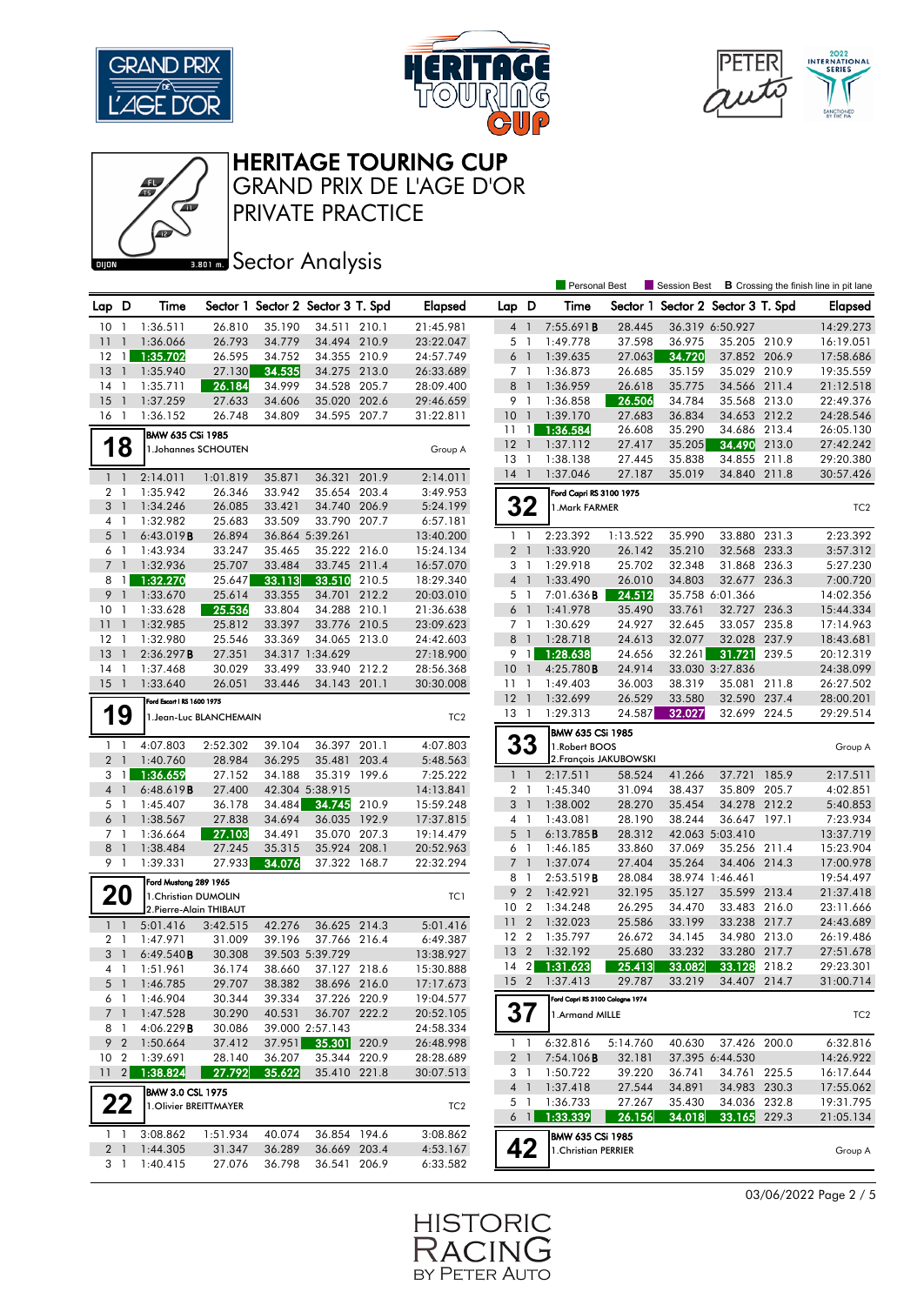





HERITAGE TOURING CUP

GRAND PRIX DE L'AGE D'OR

PRIVATE PRACTICE

**BRONES** Sector Analysis

|                 |                |                            |                        |        |                                   |       |                 |                 |                | Personal Best                   |                       | Session Best             |                 |       | <b>B</b> Crossing the finish line in pit lane |
|-----------------|----------------|----------------------------|------------------------|--------|-----------------------------------|-------|-----------------|-----------------|----------------|---------------------------------|-----------------------|--------------------------|-----------------|-------|-----------------------------------------------|
| Lap D           |                | Time                       |                        |        | Sector 1 Sector 2 Sector 3 T. Spd |       | <b>Elapsed</b>  | Lap D           |                | Time                            | Sector 1              | Sector 2 Sector 3 T. Spd |                 |       | <b>Elapsed</b>                                |
| 1               |                | 1 13:45.307 <b>B</b>       | 8:36.812               |        | 45.887 4:22.608                   |       | 13:45.307       | 2 <sub>1</sub>  |                | 1:33.778                        | 28.229                | 33.531                   | 32.018 233.3    |       | 4:45.204                                      |
| $\overline{2}$  | $\overline{1}$ | 1:51.286                   | 35.510                 | 39.576 | 36.200 202.2                      |       | 15:36.593       | 3 1             |                | 1:31.813                        | 25.232                | 34.296                   | 32.285 235.8    |       | 6:17.017                                      |
| 3 1             |                | 1:40.074                   | 28.324                 | 35.667 | 36.083                            | 209.7 | 17:16.667       | $4-1$           |                | 1:31.868                        | 24.472                | 34.614                   | 32.782 237.4    |       | 7:48.885                                      |
| 4 <sup>1</sup>  |                | 1:37.970                   | 27.465                 | 35.243 | 35.262 206.9                      |       | 18:54.637       | 5 1             |                | 8:31.795B                       | 25.829                |                          | 37.106 7:28.860 |       | 16:20.680                                     |
| 5 <sub>1</sub>  |                | 1:37.356                   | 27.312                 | 34.518 | 35.526 205.3                      |       | 20:31.993       | $6-1$           |                | 1:39.093                        | 33.181                | 33.820                   | 32.092 234.8    |       | 17:59.773                                     |
| 6 <sup>1</sup>  |                | 1:37.583                   | 28.187                 | 34.385 | 35.011                            | 206.5 | 22:09.576       | 7 <sub>1</sub>  |                | 1:31.503                        | 25.703                | 33.072                   | 32.728          | 232.3 | 19:31.276                                     |
| 7 <sub>1</sub>  |                | 4:01.201 <b>B</b>          | 27.333                 |        | 37.104 2:56.764                   |       | 26:10.777       | 8 <sup>1</sup>  |                | 1:28.582                        | 24.468                | 32.665                   | 31.449 240.5    |       | 20:59.858                                     |
| 8               | $\overline{1}$ | 2:00.319                   | 45.874                 | 39.142 | 35.303 206.9                      |       | 28:11.096       | 9 1             |                | 4:33.261B                       | 26.010                |                          | 33.953 3:33.298 |       | 25:33.119                                     |
| 9 1             |                | 1:36.973                   | 27.008                 | 34.866 | 35.099                            | 209.3 | 29:48.069       | 10 <sup>°</sup> | $\overline{1}$ | 1:37.660                        | 32.944                | 33.004                   | 31.712 237.9    |       | 27:10.779                                     |
| 101             |                | 1:36.598                   | 27.259                 | 34.580 | 34.759                            | 209.7 | 31:24.667       | $11-1$          |                | 1:29.656                        | 24.871                | 32.672                   | 32.113 236.8    |       | 28:40.435                                     |
|                 |                | <b>BMW 2002 TI 1970</b>    |                        |        |                                   |       |                 | $12-1$          |                | 1:28.449                        | 24.473                | 32.466                   | 31.510 240.0    |       | 30:08.884                                     |
|                 | 44             | 1.Katrin BEHRENS           |                        |        |                                   |       | TC <sub>2</sub> |                 |                | FORD Capri RS 3100 Cologne 1973 |                       |                          |                 |       |                                               |
|                 |                | 2.Arnd MEIER               |                        |        |                                   |       |                 |                 | 52             | 1. Yves SCEMAMA                 |                       |                          |                 |       | TC <sub>2</sub>                               |
| $1 \quad 1$     |                | 2:24.123                   | 1:02.897               | 41.092 | 40.134 183.7                      |       | 2:24.123        |                 |                |                                 |                       |                          |                 |       |                                               |
| 2 <sub>1</sub>  |                | 1:49.773                   | 30.401                 | 40.043 | 39.329                            | 188.2 | 4:13.896        | $1\quad$        |                | 2:34.822                        | 1:25.747              | 35.395                   | 33.680 229.3    |       | 2:34.822                                      |
| 3 <sub>1</sub>  |                | 1:47.824                   | 30.298                 | 38.592 | 38.934 185.2                      |       | 6:01.720        | 2 <sub>1</sub>  |                | 1:36.724                        | 29.057                | 34.106                   | 33.561          | 234.3 | 4:11.546                                      |
| 4 <sup>1</sup>  |                | 1:49.821                   | 30.900                 | 39.719 | 39.202 186.5                      |       | 7:51.541        | 3 1             |                | 1:32.357                        | 25.995                | 33.936                   | 32.426 240.0    |       | 5:43.903                                      |
| 5 <sub>1</sub>  |                | 5:41.543B                  | 33.900                 |        | 45.627 4:22.016                   |       | 13:33.084       | $4-1$           |                | 1:37.576                        | 25.993                | 35.919                   | 35.664 230.8    |       | 7:21.479                                      |
| 6 <sup>1</sup>  |                | 1:56.198                   | 36.694                 | 40.354 | 39.150 187.2                      |       | 15:29.282       | 5 1             |                | 8:05.134B                       | 25.976                |                          | 37.163 7:01.995 |       | 15:26.613                                     |
| 7 <sub>1</sub>  |                | 1:47.810                   | 30.307                 | 38.428 | 39.075 190.8                      |       | 17:17.092       | $6-1$           |                | 1:40.682                        | 33.641                | 34.105                   | 32.936 233.3    |       | 17:07.295                                     |
| 8 <sup>1</sup>  |                | 1:48.340                   | 30.261                 | 38.907 | 39.172 189.1                      |       | 19:05.432       | 7 <sub>1</sub>  |                | 1:31.036                        | 25.022                | 33.781                   | 32.233          | 237.9 | 18:38.331                                     |
| 9               | $\mathbf{1}$   | 1:51.482                   | 31.023                 | 40.283 | 40.176 191.2                      |       | 20:56.914       | 8 <sup>1</sup>  |                | 1:30.513                        | 25.707                | 32.866                   | 31.940 239.5    |       | 20:08.844                                     |
| 10 <sup>°</sup> | $\overline{1}$ | 1:50.405                   | 30.471                 | 39.700 | 40.234 187.8                      |       | 22:47.319       | 9 1             |                | 1:31.443                        | 26.284                | 32.926                   | 32.233 237.9    |       | 21:40.287                                     |
| 11              | $\mathbf{1}$   | 1:46.991                   | 29.619                 | 38.887 | 38.485                            | 188.2 | 24:34.310       | 10 <sub>1</sub> |                | 1:32.415                        | 25.104                | 34.503                   | 32.808 238.9    |       | 23:12.702                                     |
| $12-1$          |                | 1:46.191                   | 29.591                 | 38.323 | 38.277 189.8                      |       | 26:20.501       | $11-1$          |                | 1:30.533                        | 25.062                | 33.118                   | 32.353 239.5    |       | 24:43.235                                     |
| 13              | $\overline{1}$ | 1:47.364                   | 29.692                 | 39.460 | 38.212                            | 190.8 | 28:07.865       | $12-1$          |                | 1:32.849                        | 26.640                | 33.375                   | 32.834 236.8    |       | 26:16.084                                     |
| 14              | $\mathbf{1}$   | 1:46.775                   | 29.276                 | 38.591 | 38.908                            | 188.2 | 29:54.640       | $13-1$          |                | 1:30.047                        | 25.048                | 32.881                   | 32.118 239.5    |       | 27:46.131                                     |
| $15 \quad 1$    |                | 1:45.668                   | 29.334                 | 37.913 | 38.421                            | 184.9 | 31:40.308       | $14-1$          |                | 1:29.898                        | 24.777                | 32.770                   | 32.351          | 236.8 | 29:16.029                                     |
|                 |                | Ford Escort   RS 1600 1974 |                        |        |                                   |       |                 | $15-1$          |                | 1:31.924                        | 26.340                | 33.039                   | 32.545 237.9    |       | 30:47.953                                     |
| 47              |                |                            | 1. Guy Fabrice MESTROT |        |                                   |       | TC <sub>2</sub> |                 |                | BMW 2002 TI 1970                |                       |                          |                 |       |                                               |
|                 |                | 2. Eric SECHAUD            |                        |        |                                   |       |                 |                 | 56             |                                 | 1. Gaby VON OPPENHEIM |                          |                 |       | TC <sub>2</sub>                               |
|                 | $1\quad 2$     | 3:31.642                   | 2:19.280               | 36.956 | 35.406 203.8                      |       | 3:31.642        |                 |                |                                 |                       |                          |                 |       |                                               |
| 2 <sub>2</sub>  |                | 1:35.593                   | 26.230                 | 34.090 | 35.273 216.0                      |       | 5:07.235        | $\mathbf{1}$    | $\overline{1}$ | 3:18.141                        | 2:02.067              | 37.391                   | 38.683 190.5    |       | 3:18.141                                      |
|                 | $3 \quad 2$    | 1:33.058                   | 26.010                 | 33.578 | 33.470                            | 222.2 | 6:40.293        | 2 <sub>1</sub>  |                | 1:42.229                        | 27.818                | 37.509                   | 36.902 191.2    |       | 5:00.370                                      |
| 4 <sup>2</sup>  |                | $8:03.092$ <b>B</b>        | 25.916                 |        | 33.707 7:03.469                   |       | 14:43.385       | 3               | $\overline{1}$ | 1:39.973                        | 28.216                | 36.097                   | 35.660 197.4    |       | 6:40.343                                      |
| 5 <sub>1</sub>  |                | 1:50.980                   | 38.215                 | 36.618 | 36.147 215.6                      |       | 16:34.365       | 4 1             |                | 7:18.128B                       | 27.088                |                          | 35.409 6:15.631 |       | 13:58.471                                     |
| 6 1             |                | 1:37.769                   | 27.582                 | 34.753 | 35.434 216.4                      |       | 18:12.134       | $5-1$           |                | 1:47.555                        | 35.712                | 35.203                   | 36.640 200.7    |       | 15:46.026                                     |
| $7^{\circ}$     | $\overline{1}$ | 1:37.454                   | 27.467                 | 34.240 | 35.747 216.9                      |       | 19:49.588       | 6 1             |                | 1:39.113                        | 28.224                | 35.237                   | 35.652          | 203.4 | 17:25.139                                     |
| 8               | $\overline{1}$ | 1:38.339                   | 27.462                 | 35.306 | 35.571                            | 217.3 | 21:27.927       | 7 <sup>1</sup>  |                | 1:40.116                        | 28.122                | 35.034                   | 36.960          | 202.2 | 19:05.255                                     |
| 9               | $\overline{1}$ | 1:37.107                   | 27.377                 | 34.222 | 35.508 218.6                      |       | 23:05.034       | 8 1             |                | 1:40.399                        | 28.819                | 35.391                   | 36.189 196.4    |       | 20:45.654                                     |
| 10 <sub>1</sub> |                | 1:37.127                   | 27.594                 | 34.215 | 35.318 218.6                      |       | 24:42.161       |                 |                | Ford Mustang 289 1965           |                       |                          |                 |       |                                               |
| 111             |                | 1:38.980                   | 27.468                 | 36.271 | 35.241 221.3                      |       | 26:21.141       |                 | 65             | 1. Max HUBER                    |                       |                          |                 |       | TC1                                           |
|                 |                | <b>BMW 3.0 CSL 1975</b>    |                        |        |                                   |       |                 |                 |                | 2.Ralf HUBER                    |                       |                          |                 |       |                                               |
| 49              |                | 1. Dominique GUENAT        |                        |        |                                   |       | TC <sub>2</sub> | $\mathbf{1}$    | $\overline{2}$ | 3:14.072                        | 1:56.407              | 39.907                   | 37.758 199.6    |       | 3:14.072                                      |
|                 |                |                            |                        |        |                                   |       |                 |                 |                | 2 2 1:49.202                    | 29.375                | 42.180                   | 37.647 206.1    |       | 5:03.274                                      |
| $1\quad1$       |                | 3:27.249                   | 2:12.269               | 38.836 | 36.144 220.9                      |       | 3:27.249        |                 |                | 3 2 1:50.400                    | 29.592                | 42.036                   | 38.772 201.9    |       | 6:53.674                                      |
|                 | 2 <sub>1</sub> | 1:35.563                   | 27.074                 | 34.481 | 34.008 229.3                      |       | 5:02.812        |                 | 4 2            | 6:53.690B                       | 28.620                |                          | 40.219 5:44.851 |       | 13:47.364                                     |
| 3 1             |                | 1:32.659                   | 26.459                 | 33.652 | 32.548 234.8                      |       | 6:35.471        |                 |                | 5 1 1:52.871                    | 37.340                | 38.188                   | 37.343 203.4    |       | 15:40.235                                     |
| 4 <sup>1</sup>  |                | 7:44.816B                  | 28.302                 |        | 35.209 6:41.305                   |       | 14:20.287       | 6 1             |                | 1:42.324                        | 28.574                | 37.451                   | 36.299 204.2    |       | 17:22.559                                     |
| 5 1             |                | 1:46.521                   | 35.277                 | 36.391 | 34.853 233.8                      |       | 16:06.808       | 7 <sub>1</sub>  |                | 1:43.403                        | 28.136                | 38.035                   | 37.232 200.0    |       | 19:05.962                                     |
| 6 1             |                | 1:31.469                   | 25.604                 | 33.440 | 32.425 236.3                      |       | 17:38.277       | 81              |                | 1:47.517                        | 29.817                | 40.017                   | 37.683 189.8    |       | 20:53.479                                     |
|                 | 7 <sup>1</sup> | 1:30.734                   | 25.556                 | 33.445 | 31.733                            | 240.5 | 19:09.011       | 9 1             |                | 1:50.865                        | 34.459                | 37.112                   | 39.294 200.0    |       | 22:44.344                                     |
|                 | 8 1            | 1:40.646                   | 28.454                 | 37.391 | 34.801 231.3                      |       | 20:49.657       | 10 <sub>1</sub> |                | 1:40.575                        | 28.302                | 36.040                   | 36.233 203.8    |       | 24:24.919                                     |
|                 |                | Ford Capri RS 3100 1975    |                        |        |                                   |       |                 |                 |                | Ford Mustang 289 1965           |                       |                          |                 |       |                                               |
|                 | 50             | 1. Maxime GUENAT           |                        |        |                                   |       | TC <sub>2</sub> |                 | 66             | 1.Guillaume HUBER               |                       |                          |                 |       | TC1                                           |
|                 |                |                            |                        |        |                                   |       |                 |                 |                |                                 |                       |                          |                 |       |                                               |
|                 | $1\quad1$      | 3:11.426                   | 2:00.339               | 36.938 | 34.149 229.8                      |       | 3:11.426        |                 | $1\quad1$      | 3:19.415                        | 1:56.167              | 43.041                   | 40.207 198.9    |       | 3:19.415                                      |

03/06/2022 Page 3 / 5

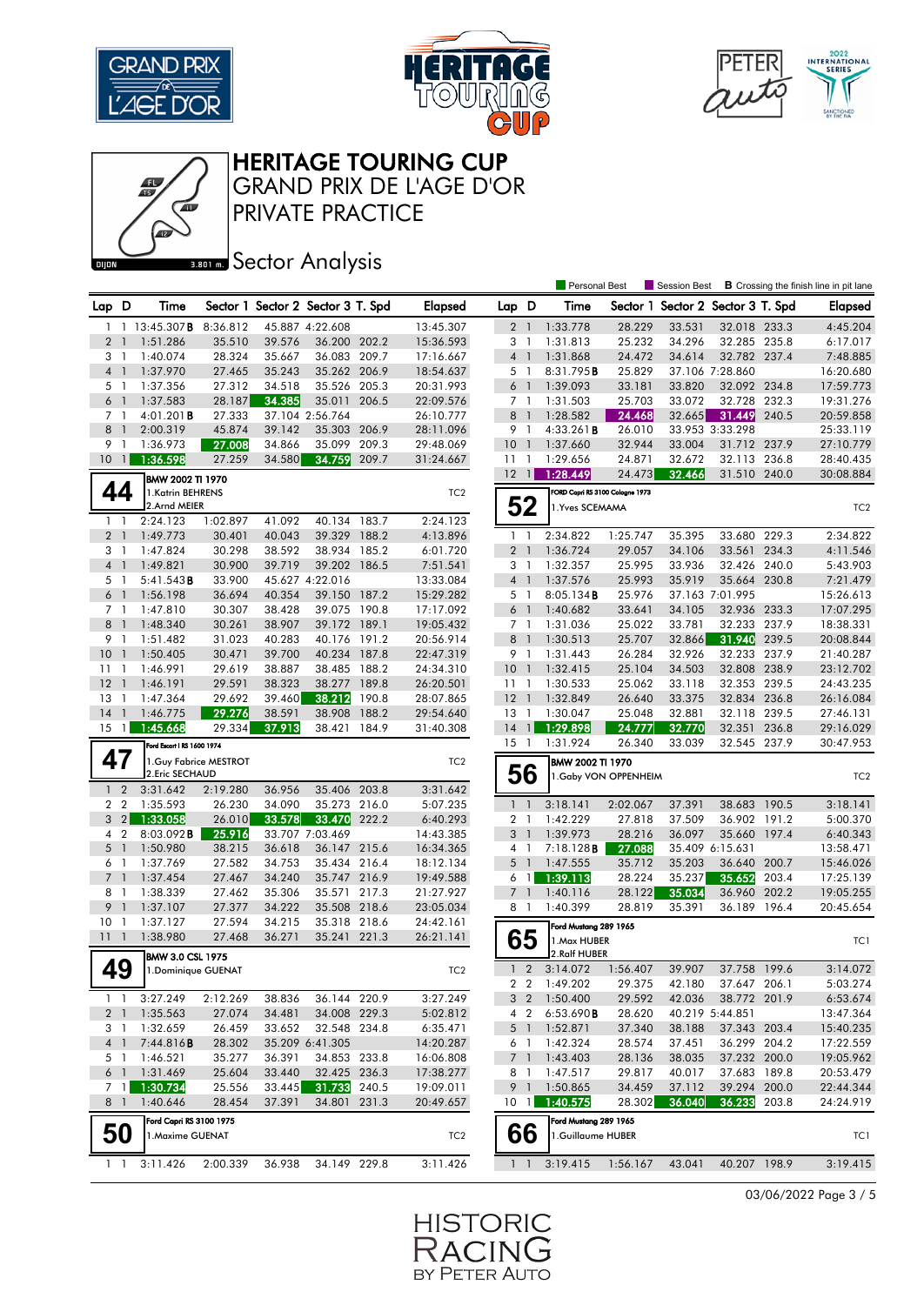







GRAND PRIX DE L'AGE D'OR

PRIVATE PRACTICE

## **Banks** Sector Analysis

|                                   |                |                          |                  |                   |                                   |       |                        |                 |                |                          | Personal Best                   | <b>Session Best</b>               |                              |       | <b>B</b> Crossing the finish line in pit lane |
|-----------------------------------|----------------|--------------------------|------------------|-------------------|-----------------------------------|-------|------------------------|-----------------|----------------|--------------------------|---------------------------------|-----------------------------------|------------------------------|-------|-----------------------------------------------|
| Lap D                             |                | Time                     |                  |                   | Sector 1 Sector 2 Sector 3 T. Spd |       | <b>Elapsed</b>         | Lap D           |                | Time                     |                                 | Sector 1 Sector 2 Sector 3 T. Spd |                              |       | <b>Elapsed</b>                                |
| $\overline{2}$                    | $\overline{1}$ | 1:50.857                 | 31.633           | 40.696            | 38.528 203.0                      |       | 5:10.272               | $12-1$          |                | 1:35.645                 | 26.670                          | 33.986                            | 34.989 214.7                 |       | 27:25.737                                     |
| 3                                 | $\overline{1}$ | 1:44.921                 | 29.784           | 38.176            | 36.961 208.1                      |       | 6:55.193               | 13              | $\overline{1}$ | 1:35.468                 | 26.440                          | 33.948                            | 35.080 212.6                 |       | 29:01.205                                     |
| 4 1                               |                | 7:29.055B                | 28.848           | 1:16.154 5:44.053 |                                   |       | 14:24.248              | $14-1$          |                | 1:35.515                 | 26.610                          | 34.046                            | 34.859                       | 211.4 | 30:36.720                                     |
| 5                                 | $\overline{1}$ | 2:04.743                 | 40.888           | 42.712            | 41.143 201.9                      |       | 16:28.991              |                 |                | <b>BMW 530i US 1981</b>  |                                 |                                   |                              |       |                                               |
| 6 1                               |                | 1:47.220                 | 31.008           | 39.104            | 37.108 209.7                      |       | 18:16.211              | <b>100</b>      |                |                          | 1. Richard DEPAGNEUX            |                                   |                              |       | TC <sub>2</sub>                               |
| 7 <sup>1</sup>                    |                | 1:49.441                 | 30.102           | 39.571            | 39.768 210.5                      |       | 20:05.652              |                 |                |                          |                                 |                                   |                              |       |                                               |
| 8                                 | $\overline{1}$ | 1:47.736                 | 31.894           | 38.821            | 37.021 207.7                      |       | 21:53.388              | $1\quad$        |                | 4:31.830                 | 3:04.615                        | 43.611                            | 43.604 189.8                 |       | 4:31.830                                      |
| 9                                 | $\overline{1}$ | 1:48.363                 | 31.780           | 39.282            | 37.301                            | 209.3 | 23:41.751              | 2 <sub>1</sub>  |                | 1:50.576                 | 31.429                          | 40.135                            | 39.012 199.3                 |       | 6:22.406                                      |
| 10 <sup>°</sup>                   | -1             | 1:44.654                 | 29.507           | 37.715            | 37.432 208.5                      |       | 25:26.405              | 3               | $\overline{1}$ | 7:30.996B                | 31.801                          |                                   | 39.067 6:20.128              |       | 13:53.402                                     |
| 11                                | $\overline{1}$ | 1:44.144                 | 29.621           | 37.843            | 36.680                            | 208.9 | 27:10.549              | $4-1$           |                | 1:51.915                 | 37.427                          | 37.638                            | 36.850 210.9                 |       | 15:45.317                                     |
| $12-1$                            |                | 2:00.698                 | 29.188           | 37.500            | 54.010 141.5                      |       | 29:11.247              | 5 <sub>1</sub>  |                | 1:41.352                 | 29.338                          | 36.115                            | 35.899                       | 213.4 | 17:26.669                                     |
|                                   |                | Ford Capri RS 2600 1972  |                  |                   |                                   |       |                        | 6               | $\mathbf{1}$   | 1:40.990                 | 28.773                          | 36.269                            | 35.948                       | 216.9 | 19:07.659                                     |
|                                   | 75             | 1.Simon EVANS            |                  |                   |                                   |       | TC <sub>2</sub>        | 7 <sup>1</sup>  |                | 1:42.465                 | 28.924                          | 36.801                            | 36.740 215.1                 |       | 20:50.124                                     |
|                                   |                | 2. James LITTLEJOHN      |                  |                   |                                   |       |                        | 8               | $\overline{1}$ | 1:43.851                 | 27.991                          | 36.229                            | 39.631 177.9                 |       | 22:33.975                                     |
| $1\quad$                          |                | 2:26.153                 | 1:15.643         | 35.466            | 35.044 211.4                      |       | 2:26.153               |                 |                | <b>BMW 635 CSi 1983</b>  |                                 |                                   |                              |       |                                               |
| 2 <sub>1</sub>                    |                | 1:41.725                 | 28.857           | 38.047            | 34.821 215.6                      |       | 4:07.878               |                 |                | 1. Jean-Lou RIHON        |                                 |                                   |                              |       | Group A                                       |
| 3 <sup>1</sup>                    |                | 1:36.471                 | 26.293           | 35.220            | 34.958 214.3                      |       | 5:44.349               |                 |                | 2. Nick PADMORE          |                                 |                                   |                              |       |                                               |
| 4 1                               |                | 1:39.598                 | 27.053           | 36.571            | 35.974 210.5                      |       | 7:23.947               | $1\quad$        |                | 2:58.547                 | 1:41.282                        | 39.846                            | 37.419 200.0                 |       | 2:58.547                                      |
| 5 <sub>1</sub>                    |                | 6:42.189B                | 26.977           |                   | 42.668 5:32.544                   |       | 14:06.136              | 2 <sub>1</sub>  |                | 1:38.346                 | 28.015                          | 34.569                            | 35.762 206.9                 |       | 4:36.893                                      |
| 6 1                               |                | 1:46.186                 | 36.591           | 34.950            | 34.645 213.4                      |       | 15:52.322              | 3               | $\mathbf{1}$   | 1:37.438                 | 27.015                          | 34.950                            | 35.473 204.5                 |       | 6:14.331                                      |
| $7^{\circ}$                       | $\overline{1}$ | 3:21.769B                | 26.427           |                   | 34.899 2:20.443                   |       | 19:14.091              | $4-1$           |                | 1:36.653                 | 26.539                          | 34.734                            | 35.380 209.3                 |       | 7:50.984                                      |
| 8 2                               |                | 1:43.559                 | 34.375           | 34.646            | 34.538 210.9                      |       | 20:57.650              | 5               | $\overline{1}$ | $5:41.063$ B             | 33.362                          |                                   | 45.966 4:21.735              |       | 13:32.047                                     |
| 9 <sub>2</sub><br>10 <sub>2</sub> |                | 1:39.886<br>1:35.177     | 27.936           | 35.837            | 36.113 216.9<br>34.371            |       | 22:37.536              | 6 1             |                | 1:43.712                 | 34.225                          | 34.470                            | 35.017 210.5                 |       | 15:15.759                                     |
| 11                                | $\overline{2}$ | 1:33.614                 | 26.418<br>25.901 | 34.388<br>34.247  | 33.466 217.3                      | 213.0 | 24:12.713<br>25:46.327 | $\overline{7}$  | $\mathbf{1}$   | 1:36.103                 | 26.584                          | 34.761                            | 34.758 213.4                 |       | 16:51.862                                     |
| 12                                | $\overline{2}$ | 1:33.419                 | 26.074           | 33.887            | 33.458                            | 213.0 | 27:19.746              | 8 1             |                | 1:34.394                 | 26.350                          | 33.811                            | 34.233                       | 214.3 | 18:26.256                                     |
| 13 <sub>2</sub>                   |                | 1:34.061                 | 25.839           | 34.015            | 34.207 214.7                      |       | 28:53.807              | 9 1             |                | 1:36.653                 | 26.291                          | 34.843                            | 35.519 213.0                 |       | 20:02.909                                     |
| 14 2                              |                | 1:33.467                 | 25.988           | 33.981            | 33.498 213.4                      |       | 30:27.274              | 10              | $\mathbf{1}$   | 1:35.458                 | 26.614                          | 34.300                            | 34.544                       | 213.0 | 21:38.367                                     |
|                                   |                | Ford Escort RS 1600 1969 |                  |                   |                                   |       |                        | 11 <sub>1</sub> | $\overline{1}$ | 1:35.689<br>1:34.368     | 26.574<br>26.052                | 34.508                            | 34.607 213.4<br>34.514 212.6 |       | 23:14.056<br>24:48.424                        |
|                                   | 90             | 1. Carlos F. CRUZ        |                  |                   |                                   |       |                        | $12 \,$<br>13   | $\overline{1}$ | 2:18.679B                | 26.523                          | 33.802                            | 34.567 1:17.589              |       | 27:07.103                                     |
|                                   |                | 2. Miguel AMARAL         |                  |                   |                                   |       | TC <sub>2</sub>        | $14-1$          |                | 1:46.518                 | 35.463                          | 35.830                            | 35.225 210.1                 |       | 28:53.621                                     |
| 1 <sup>1</sup>                    |                | 3:14.861                 | 1:51.308         | 43.088            | 40.465                            | 182.1 | 3:14.861               | 15              | $\overline{1}$ | 1:36.235                 | 27.158                          | 34.437                            | 34.640 213.4                 |       | 30:29.856                                     |
| 2 <sub>1</sub>                    |                | 1:48.669                 | 30.469           | 39.851            | 38.349 188.2                      |       | 5:03.530               |                 |                | Ford Escort RS 1600 1975 |                                 |                                   |                              |       |                                               |
| 3                                 | $\overline{1}$ | 1:47.918                 | 29.808           | 39.077            | 39.033                            | 184.0 | 6:51.448               | 117             |                |                          |                                 |                                   |                              |       |                                               |
| 4 1                               |                | 7:13.501B                | 29.423           |                   | 36.925 6:07.153                   |       | 14:04.949              |                 |                | 1.Alain PAGES            |                                 |                                   |                              |       | TC <sub>2</sub>                               |
| 5                                 | $\overline{1}$ | 1:52.380                 | 37.783           | 37.504            | 37.093 190.1                      |       | 15:57.329              | $1\quad$        |                | 3:08.682                 | 1:47.050                        | 40.896                            | 40.736 170.3                 |       | 3:08.682                                      |
| 6 1                               |                | 1:42.804                 | 29.476           | 36.390            | 36.938 193.9                      |       | 17:40.133              | 2 <sub>1</sub>  |                | 1:46.451                 | 32.354                          | 37.993                            | 36.104                       | 208.5 | 4:55.133                                      |
| $\overline{7}$                    | $\overline{1}$ | $4:03.403$ <b>B</b>      | 28.620           |                   | 36.011 2:58.772                   |       | 21:43.536              | 3 <sup>1</sup>  |                | 1:39.190                 | 27.866                          | 35.163                            | 36.161 183.1                 |       | 6:34.323                                      |
| 8                                 | $\overline{2}$ | 1:55.480                 | 40.815           | 37.462            | 37.203 193.5                      |       | 23:39.016              | 4 <sup>1</sup>  |                | 7:36.308B                | 30.065                          |                                   | 35.595 6:30.648              |       | 14:10.631                                     |
| 9                                 | $\overline{2}$ | 1:42.767                 | 28.543           | 37.006            | 37.218 191.8                      |       | 25:21.783              | 5 <sub>1</sub>  |                | 1:47.954                 | 37.526                          | 35.021                            | 35.407 211.4                 |       | 15:58.585                                     |
| 10                                | $\overline{2}$ | 1:42.555                 | 28.389           | 35.776            | 38.390 186.9                      |       | 27:04.338              | 6               | $\overline{1}$ | 1:35.591                 | 27.422                          | 34.132                            | 34.037 213.9                 |       | 17:34.176                                     |
| 11                                | $\overline{2}$ | 1:40.945                 | 28.050           | 35.836            | 37.059 192.2                      |       | 28:45.283              | 7 <sub>1</sub>  |                | 1:34.315                 | 26.716                          | 33.629                            | 33.970                       | 217.7 | 19:08.491                                     |
| 12 <sub>2</sub>                   |                | 1:41.771                 | 28.424           | 35.896            | 37.451                            | 191.8 | 30:27.054              | 8               | $\overline{1}$ | 1:41.229                 | 28.491                          | 37.094                            | 35.644 207.7                 |       | 20:49.720                                     |
|                                   |                | <b>BMW 3.0 CSL 1975</b>  |                  |                   |                                   |       |                        | 9 1             |                | 1:36.444                 | 26.787                          | 34.071                            | 35.586 210.1                 |       | 22:26.164                                     |
|                                   | 93             | 1.Simon ALEXANDER        |                  |                   |                                   |       | TC <sub>2</sub>        |                 |                | 10 1 1:34.370            | 26.731                          | 33.562                            | 34.077 213.4                 |       | 24:00.534                                     |
|                                   |                |                          |                  |                   |                                   |       |                        |                 |                |                          | Ford Capri RS 3100 Cologne 1975 |                                   |                              |       |                                               |
|                                   | $1 \quad 1$    | 3:52.365                 | 2:31.218         | 39.806            | 41.341 184.6                      |       | 3:52.365               | 123             |                |                          | 1.Emile BREITTMAYER             |                                   |                              |       | TC <sub>2</sub>                               |
|                                   | 2 1            | 1:42.115                 | 28.989           | 37.252            | 35.874 210.1                      |       | 5:34.480               |                 |                |                          |                                 |                                   |                              |       |                                               |
|                                   |                | 3 1 1:44.838             | 27.673           | 35.133            | 42.032 197.4                      |       | 7:19.318               |                 | $1\quad1$      | 2:35.437                 | 1:26.734                        | 35.192                            | 33.511 233.8                 |       | 2:35.437                                      |
|                                   | 4 1            | 6:37.937B                | 28.470           |                   | 41.528 5:27.939                   |       | 13:57.255              |                 |                | 2 1 1:34.505             | 27.520                          | 33.327                            | 33.658 237.9                 |       | 4:09.942                                      |
|                                   | 5 <sub>1</sub> | 1:49.481                 | 37.412           | 36.604            | 35.465 202.6                      |       | 15:46.736              |                 |                | 3 1 1:33.465             | 27.095                          | 33.742                            | 32.628 242.2                 |       | 5:43.407                                      |
| 6 1                               |                | 1:41.185                 | 28.553           | 36.339            | 36.293 195.3                      |       | 17:27.921              | 4 1             |                | 1:35.122                 | 26.016                          | 35.728                            | 33.378 240.0                 |       | 7:18.529                                      |
|                                   | 7 <sup>1</sup> | 1:41.561                 | 28.398           | 36.243            | 36.920 206.9                      |       | 19:09.482              |                 | 5 1            | 8:29.278B                | 25.556                          |                                   | 35.857 7:27.865              |       | 15:47.807                                     |
|                                   | 8 1            | 1:43.871                 | 29.140           | 38.085            | 36.646 210.9                      |       | 20:53.353              |                 | 6 1            | 1:39.869                 | 32.287                          | 33.951                            | 33.631 234.8                 |       | 17:27.676                                     |
|                                   | 9 1            | 1:42.147                 | 29.148           | 35.465            | 37.534 208.5                      |       | 22:35.500              | 7 1             |                | 1:34.484                 | 26.059                          | 34.021                            | 34.404 233.8                 |       | 19:02.160                                     |
| 10 <sub>1</sub><br>$11 \quad 1$   |                | 1:37.568                 | 27.586           | 34.404<br>33.991  | 35.578 207.7                      |       | 24:13.068<br>25:50.092 |                 | 8 1            | 1:30.956                 | 25.533                          | 33.147                            | 32.276 243.2                 |       | 20:33.116                                     |
|                                   |                | 1:37.024                 | 27.022           |                   | 36.011 216.0                      |       |                        |                 |                | 9 1 1:30.647             | 25.454                          | 33.359                            | 31.834 241.1                 |       | 22:03.763                                     |

03/06/2022 Page 4 / 5